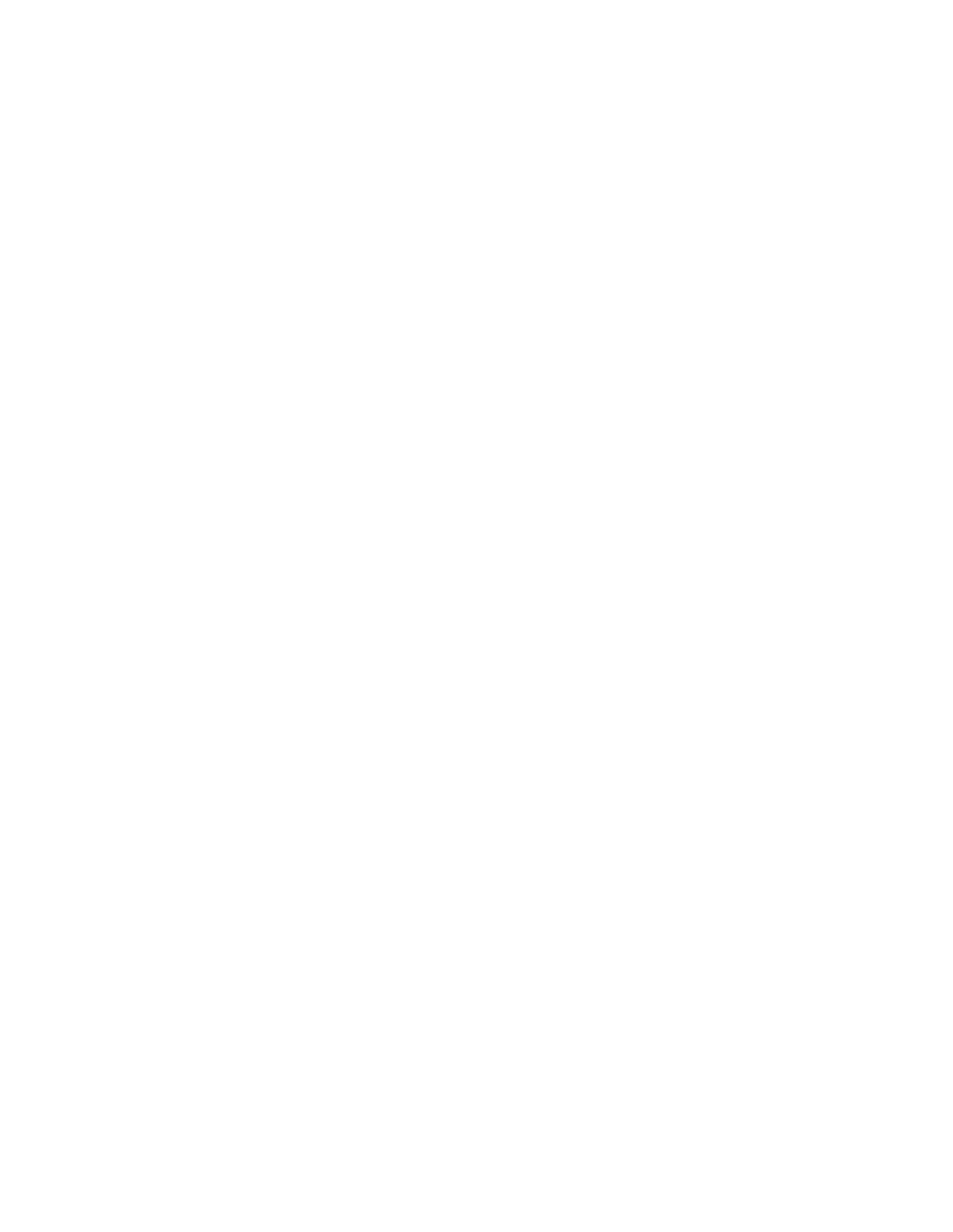AN ACT to amend and reenact article 10, chapter 64 of the Code of West Virginia, 1931, as amended, relating generally to the promulgation of administrative rules by the Department of Commerce; authorizing certain of the agencies to promulgate certain legislative rules in the form that the rules were filed in the State Register; authorizing certain of the agencies to promulgate certain legislative rules with various modifications presented to and recommended by the Legislative Rule-Making Review Committee; authorizing certain of the agencies to promulgate certain legislative rules with various modifications presented 8 to and recommended by the Legislative Rule-Making Review Committee and with various amendments recommended by the Legislature; directing various agencies to amend and promulgate certain legislative rules; authorizing the Division of Natural Resources to promulgate a legislative rule relating to prohibitions when hunting and trapping; authorizing the Division of Natural Resources to promulgate a legislative rule relating to general hunting; authorizing the Division of Natural Resources to promulgate a legislative rule relating to deer hunting; authorizing the Division of Natural Resources to promulgate a legislative rule relating to wild boar hunting; authorizing the Division of Natural Resources to promulgate a legislative rule relating to elk restoration and management; directing the Division of Labor to promulgate rules relating to the Contractor Licensing Board; authorizing the Division of Labor to promulgate a legislative rule relating to the Elevator Safety Act; authorizing the Division of Labor to promulgate a legislative rule relating to the licensing of elevator mechanics and technicians and registration of apprentices; authorizing the Office of Miners' Health, Safety and Training to promulgate a legislative rule relating to substance abuse screening standards and procedures; directing the Tourism Commission to amend and promulgate a Division of Tourism rule relating to the direct advertising grants program, repealing certain legislative and procedural rules of certain agencies and boards of the Department of Commerce; authorizing WorkForce West Virginia to promulgate a legislative rule relating to prevailing wage; the repealing the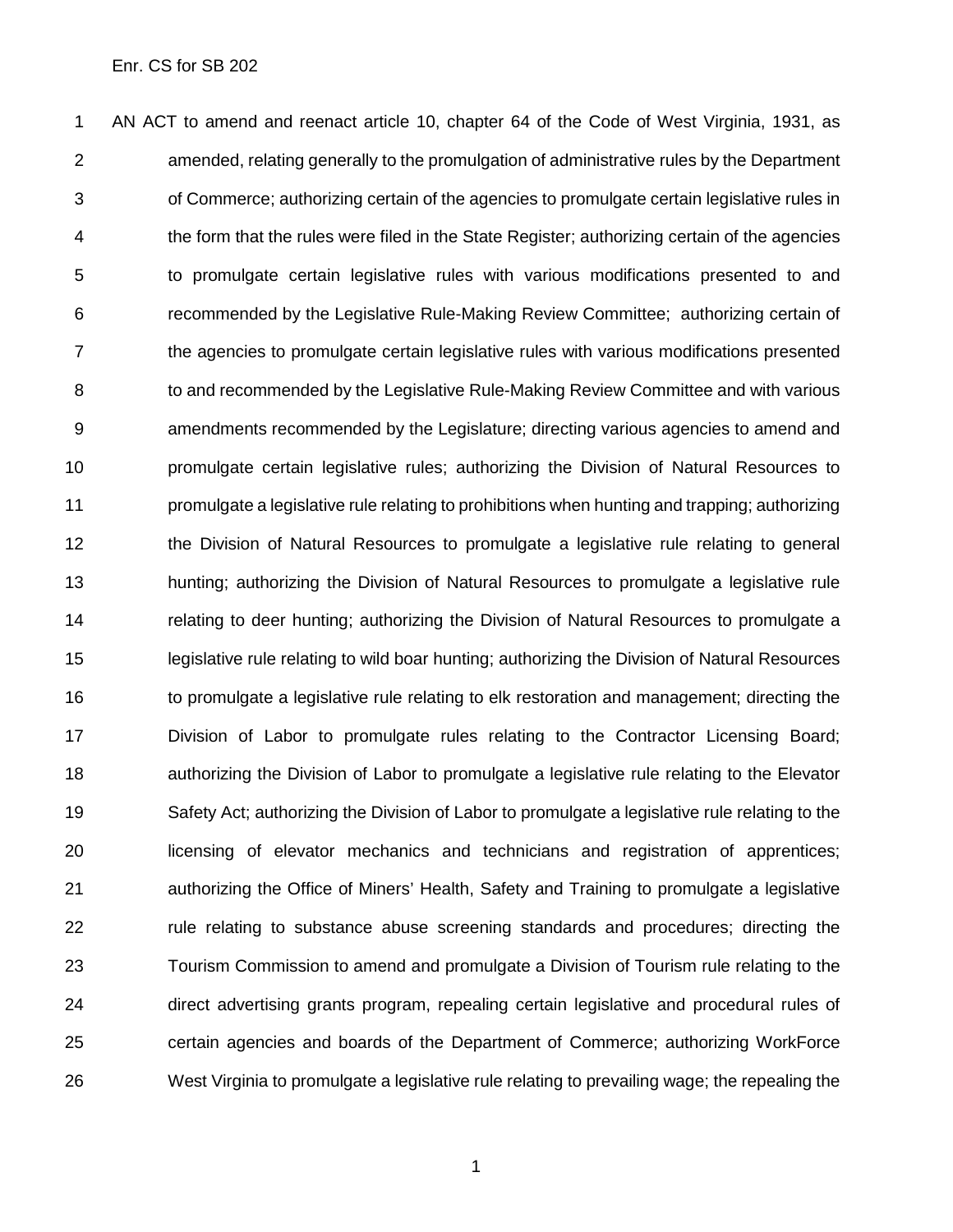Commercial Whitewater Advisory Board legislative rule relating to commercial whitewater outfitters; repealing the Commercial Whitewater Advisory Board procedural rule relating to regulations for open governmental proceedings; repealing the Commissioner of Employment Security legislative rule relating to regulations of the Commissioner of Employment Security; repealing the Commissioner of Employment Security legislative rule relating to implementation of a pilot employment supplemental matching program; repealing the Division of Forestry procedural rule relating to Freedom of Information Act requests; repealing the Division of Labor legislative rule relating to the West Virginia safety code for aerial passenger tramways, lifts and tows; repealing the Division of Labor legislative rule relating to the West Virginia Prevailing Wage Act; repealing the Minimum Wage Rate Board legislative rule relating to the West Virginia Prevailing Wage Act; repealing the Division of Natural Resources legislative rule relating to shoreline camping of government owned reservoir areas in West Virginia; repealing the Division of Natural Resources legislative rule relating to special bear hunting; and repealing the Division of Natural Resources procedural rule relating to rules for open government proceedings.

*Be it enacted by the Legislature of West Virginia:*

 That article 10, chapter 64 of the Code of West Virginia, 1931, as amended, be amended and reenacted to read as follows:

# **ARTICLE 10. AUTHORIZATION FOR DEPARTMENT OF COMMERCE TO PROMULGATE LEGISLATIVE RULES.**

#### **§64-10-1. Division of Natural Resources.**

 (a) The legislative rule filed in the State Register on July 30, 2015, authorized under the authority of section seven, article one, chapter twenty of this code, modified by the Division of Natural Resources to meet the objections of the Legislative Rule-Making Review Committee and refiled in the State Register on October 8, 2015, relating to the Division of Natural Resources (prohibitions when hunting and trapping, 58 [CSR](http://apps.sos.wv.gov/adlaw/csr/readfile.aspx?DocId=27167&Format=PDF) 47), is authorized.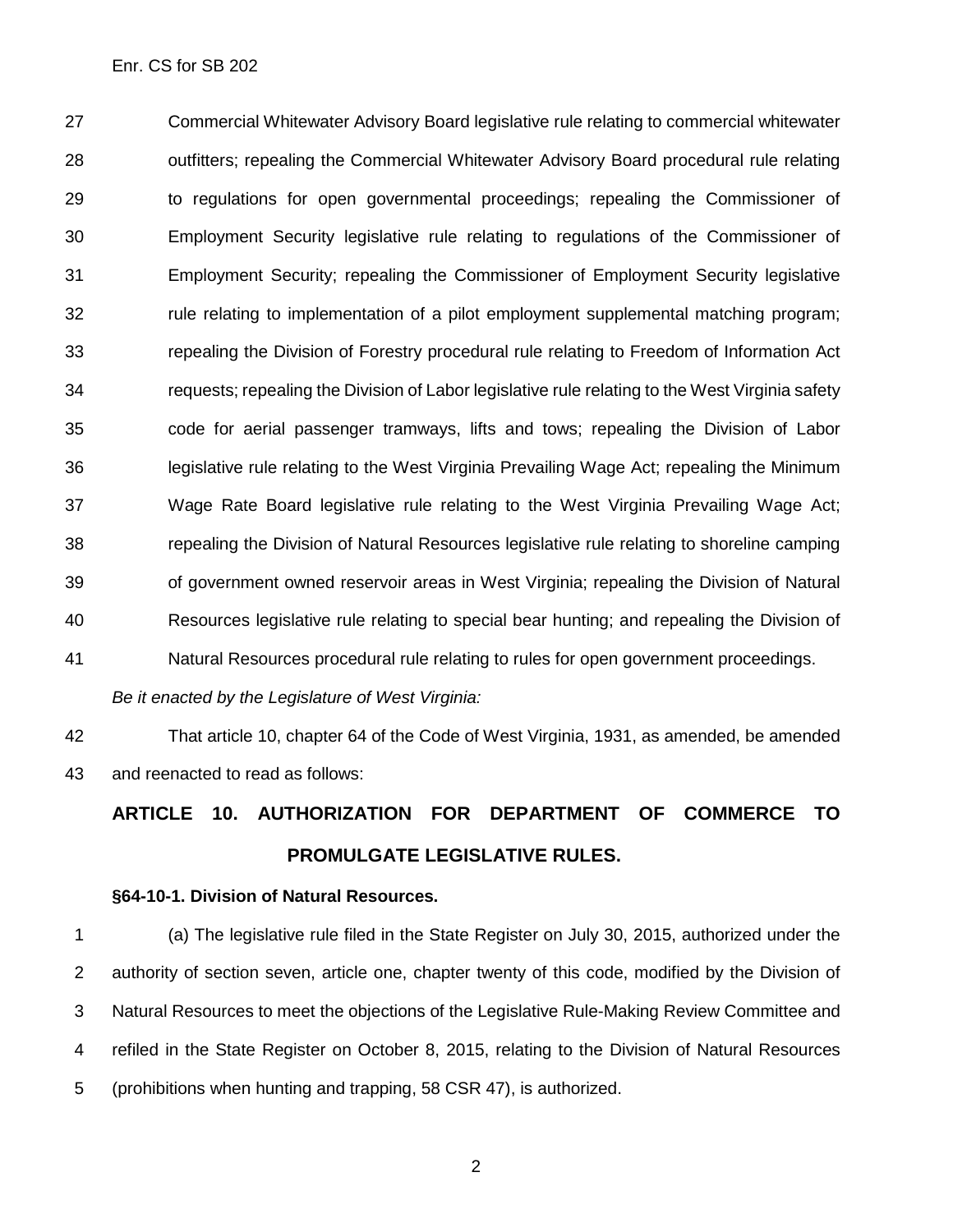(b) The legislative rule filed in the State Register on July 30, 2015, authorized under the authority of section seven, article one, chapter twenty of this code, relating to the Division of Natural Resources (general hunting, 58 [CSR](http://apps.sos.wv.gov/adlaw/csr/readfile.aspx?DocId=26977&Format=PDF) 49), is authorized.

 (c) The legislative rule filed in the State Register on July 30, 2015, authorized under the authority of section seven, article one, chapter twenty of this code, relating to the Division of Natural Resources (deer hunting, 58 [CSR](http://apps.sos.wv.gov/adlaw/csr/readfile.aspx?DocId=26978&Format=PDF) 50), is authorized.

 (d) The legislative rule filed in the State Register on July 30, 2015, authorized under the authority of section seven, article one, chapter twenty of this code, relating to the Division of Natural Resources (wild boar hunting, 58 [CSR](http://apps.sos.wv.gov/adlaw/csr/readfile.aspx?DocId=26979&Format=PDF) 52), is authorized.

 (e) The legislative rule filed in the State Register on July 30, 2015, authorized under the authority of section five-h, article two, chapter twenty of this code, modified by the Division of Natural Resources to meet the objections of the Legislative Rule-Making Review Committee and refiled in the State Register on October 29, 2015, relating to the Division of Natural Resources (elk restoration and management, 58 [CSR](http://apps.sos.wv.gov/adlaw/csr/readfile.aspx?DocId=27238&Format=PDF) 74), is authorized with the following amendment:

On page one, section three, after the section heading "**§58-74-3. Elk Management** 

**Plan."**, by adding the following:

 "3.1. An Elk Management Plan has been developed by the Division which will guide the Division's management decisions as it relates to the state's active elk restoration project.

 3.1.a. The elk management plan will follow an adaptive management approach and the plan will be updated on a 5-year basis.

 3.1.b. The Division shall solicit public comments on the draft elk management plan and will take public input under consideration prior to finalizing the plan.

 3.1.c. The elk management plan will include, but is not limited to, the following plan components.

3.1.c.1. Elk biology and life history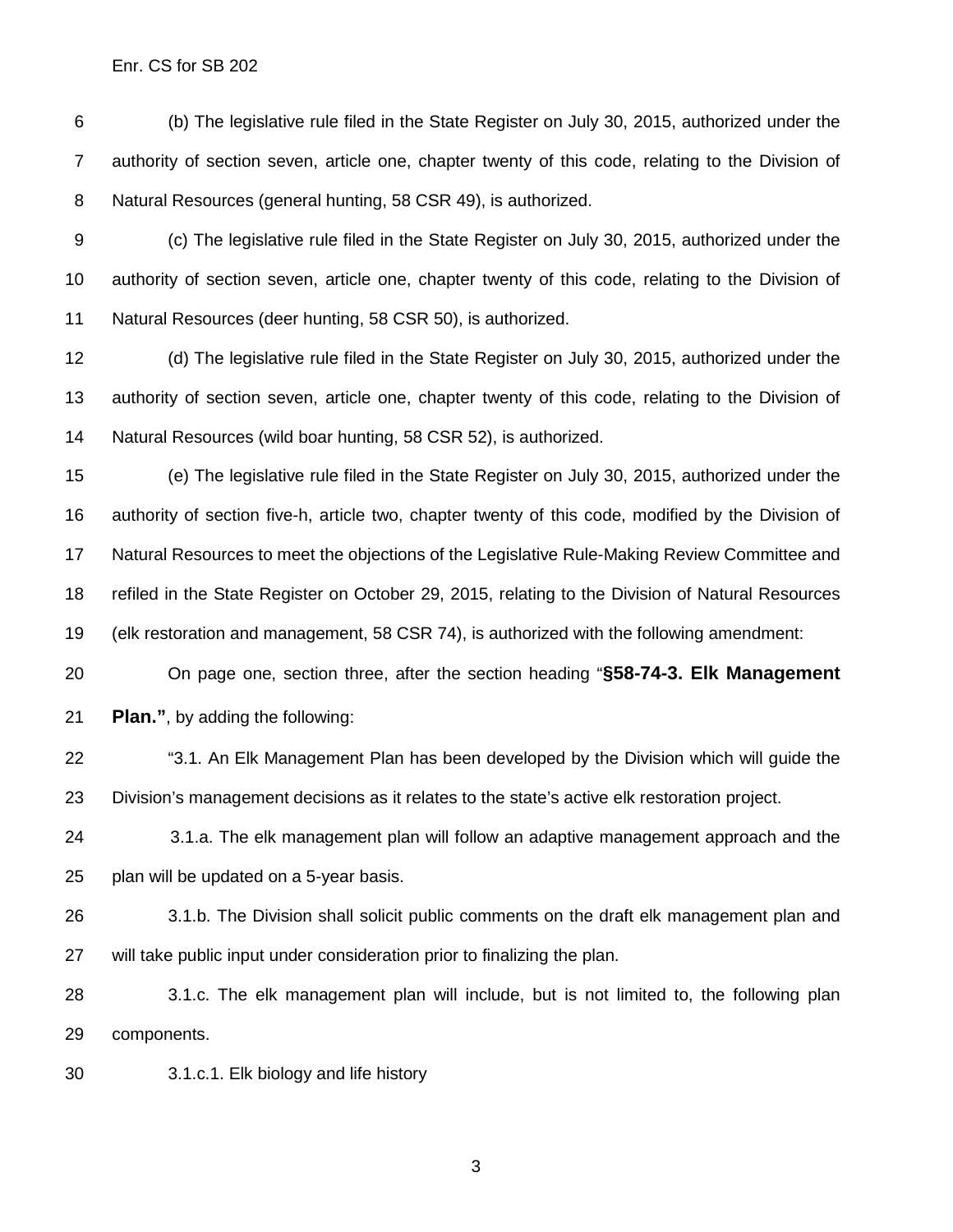3.1.c.2. Overview of elk reintroduction feasibility studies".

 (f) The legislative rule effective on January 1, 1983, authorized under the authority of section seven, article one, chapter twenty of this code, relating to the Division of Natural Resources (shoreline camping of government owned reservoir areas in West Virginia, 58 CSR 30), is repealed.

 (g) The legislative rule effective on May 9, 1995, authorized under the authority of section seven, article one, chapter twenty of this code, relating to the Division of Natural Resources (special bear hunting, 58 CSR 48), is repealed.

 (h) The procedural rule effective on October 9, 1996, authorized under the authority of section seven, article one, chapter twenty of this code, relating to the Division of Natural Resources (rules for open government proceedings, 58 CSR 1), is repealed.

### **§64-10-2. Division of Labor.**

 (a) The Legislature directs the West Virginia Contractor Licensing Board to promulgate the legislative rule filed in the State Register on May 13, 2005, authorized under the authority of section five, article eleven, chapter twenty-one of this code, relating to the West Virginia Contractor Licensing Act (West Virginia Contractor Licensing Act, 28 CSR 2), with the amendment set forth below:

 On page seven, subsection 3.29 by striking "\$15,000" and inserting in lieu thereof "\$40,000."

 (b) The legislative rule filed in the State Register on July 31, 2015, authorized under the authority of section nine, article five, chapter twenty-one of this code, modified by the Division of Labor to meet the objections of the Legislative Rule-Making Review Committee and refiled in the State Register on December 9, 2015, relating to the Division of Labor (wage payment and collection, 42 [CSR](http://apps.sos.wv.gov/adlaw/csr/readfile.aspx?DocId=27338&Format=PDF) 5), is authorized with the following amendment:

 On page seven, by striking out subsection 10.4 and subdivisions 10.4.1 and 10.4.2 and inserting in lieu thereof the following: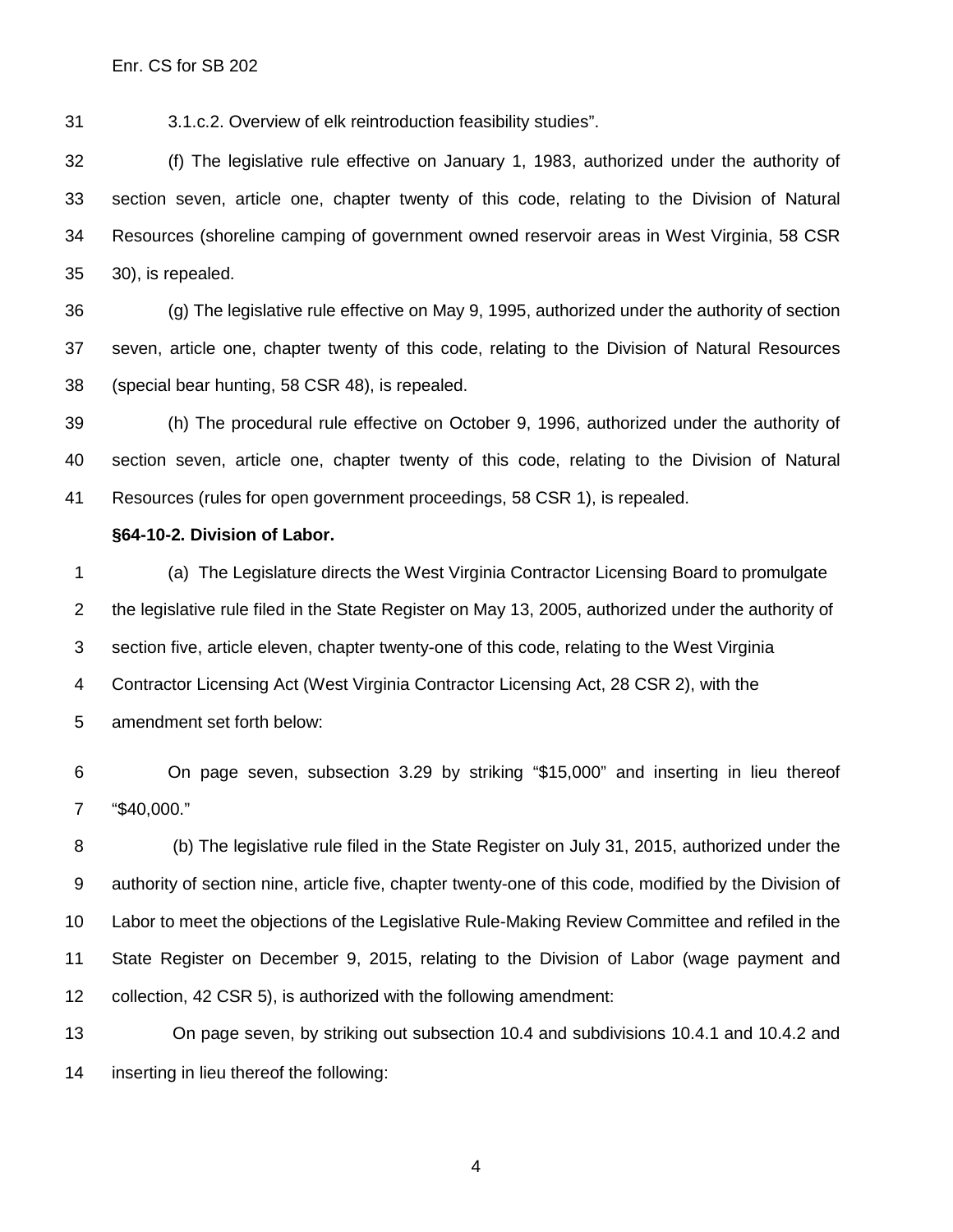"10.4. The employer and the claimant shall be entitled to a status conference upon request to the Division.

17 10.4.1. At that time, the employer and the claimant shall have the opportunity to review all records collected by the Division during its investigation relating to the wage claim with respect to all portions of the investigation that the Division has not resolved in favor of the employer.

 10.4.2. Within twenty (20) days of the conclusion of the status conference, an employer or the claimant may prepare and submit a written statement and/or evidence for consideration by the Division."

 (c) The legislative rule filed in the State Register on July 31, 2015, authorized under the authority of section one, article five-c, chapter twenty-one, of this code, modified by the Division of Labor to meet the objections of the Legislative Rule-making Review Committee and refiled in the State Register on December 9, 2015, relating to the Division of Labor (minimum wage and maximum hours, 42 CSR 8), is authorized with the following amendments:

 On page 1, section 2, by adding a new subsection, designated subsection 2.2, to read as follows:

 "2.2. Pursuant to W. Va. Code § 21-5C-1(e), the provisions of this rule relating to maximum hours and overtime compensation are not enforceable against or applicable to any individual, partnership, association, corporation, person or group of persons or similar unit if eighty percent of the persons employed by him or her are subject to any federal act relating to maximum hours and overtime compensation."

And, renumbering the remaining subsection.

On page 8, former subsection 6.3, by striking out the remainder of the subsection.

 (d) The legislative rule filed in the State Register on July 31, 2015, authorized under the authority of section eleven, article three-c, chapter twenty-one of this code, modified by the Division of Labor to meet the objections of the Legislative Rule-Making Review Committee and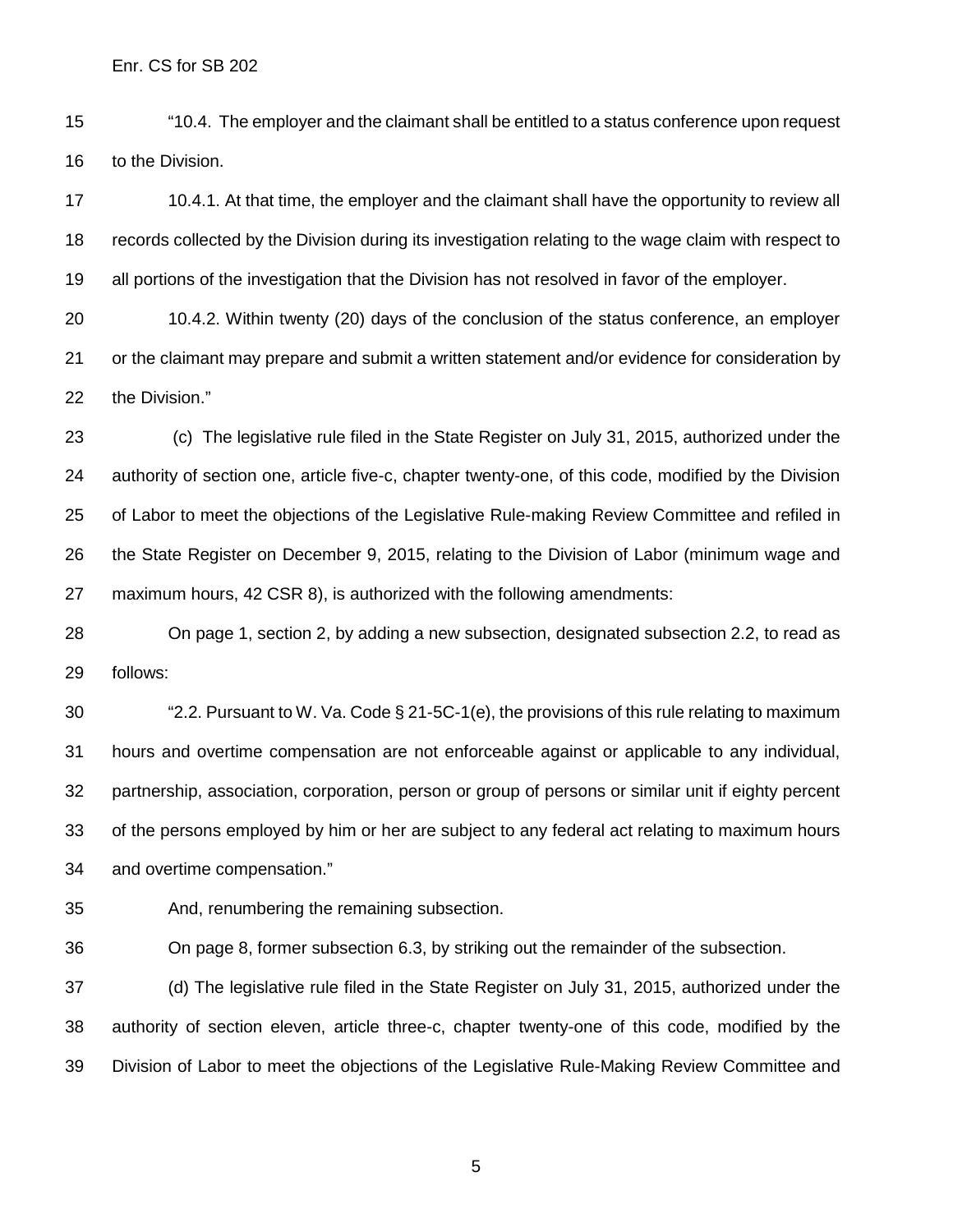refiled in the State Register on November 17, 2015, relating to the Division of Labor (Elevator Safety Act, 42 [CSR](http://apps.sos.wv.gov/adlaw/csr/readfile.aspx?DocId=27272&Format=PDF) 21), is authorized with the following amendment:

 On page 1, subsection 3.1, by striking out the word "Three" and inserting in lieu thereof the word "Two".

 (e) The legislative rule filed in the State Register on July 31, 2015, authorized under the authority of section eleven, article three-c, chapter twenty-one of this code, relating to the Division of Labor (licensing of elevator mechanics and technicians and registration of apprentices, 42 [CSR](http://apps.sos.wv.gov/adlaw/csr/readfile.aspx?DocId=27056&Format=PDF) 21A), is authorized with the following amendment:

 On page 1, subsection 3.2, by striking out the word "Three" and inserting in lieu thereof the word "Two".

 (f) The legislative rule effective on May 26, 1983, authorized under the authority of section two, article three, chapter twenty-one of this code, relating to the Division of Labor (West Virginia safety code for aerial passenger tramways, lifts and tows, 42 CSR 2), is repealed.

 (g) The legislative rule effective on December 31, 1982, authorized under the authority of article five-a, chapter twenty-one of this code, relating to the Division of Labor (West Virginia Prevailing Wage Act, 42 CSR 7), is repealed.

### **§64-10-3. Office of Miners' Health, Safety and Training.**

 The legislative rule filed in the State Register on July 30, 2015, authorized under the authority of section fourteen, article six, chapter twenty-two-a of this code, relating to the Office of Miners' Health, Safety and Training (substance abuse screening standards and procedures, 56 [CSR](http://apps.sos.wv.gov/adlaw/csr/readfile.aspx?DocId=27034&Format=PDF) 19), is authorized.

#### **§64-10-4. Tourism Commission.**

 The legislature directs the Tourism Commission, pursuant to the authority given to the Commission in section nine, article two, chapter five-b of this code, to promulgate the legislative rule filed in the State Register by the Department of Tourism on May 3, 2010, relating to the Direct Advertising Grants Program (144 [CSR](http://apps.sos.wv.gov/adlaw/csr/readfile.aspx?DocId=21322&Format=PDF) 1), with the amendments set forth below: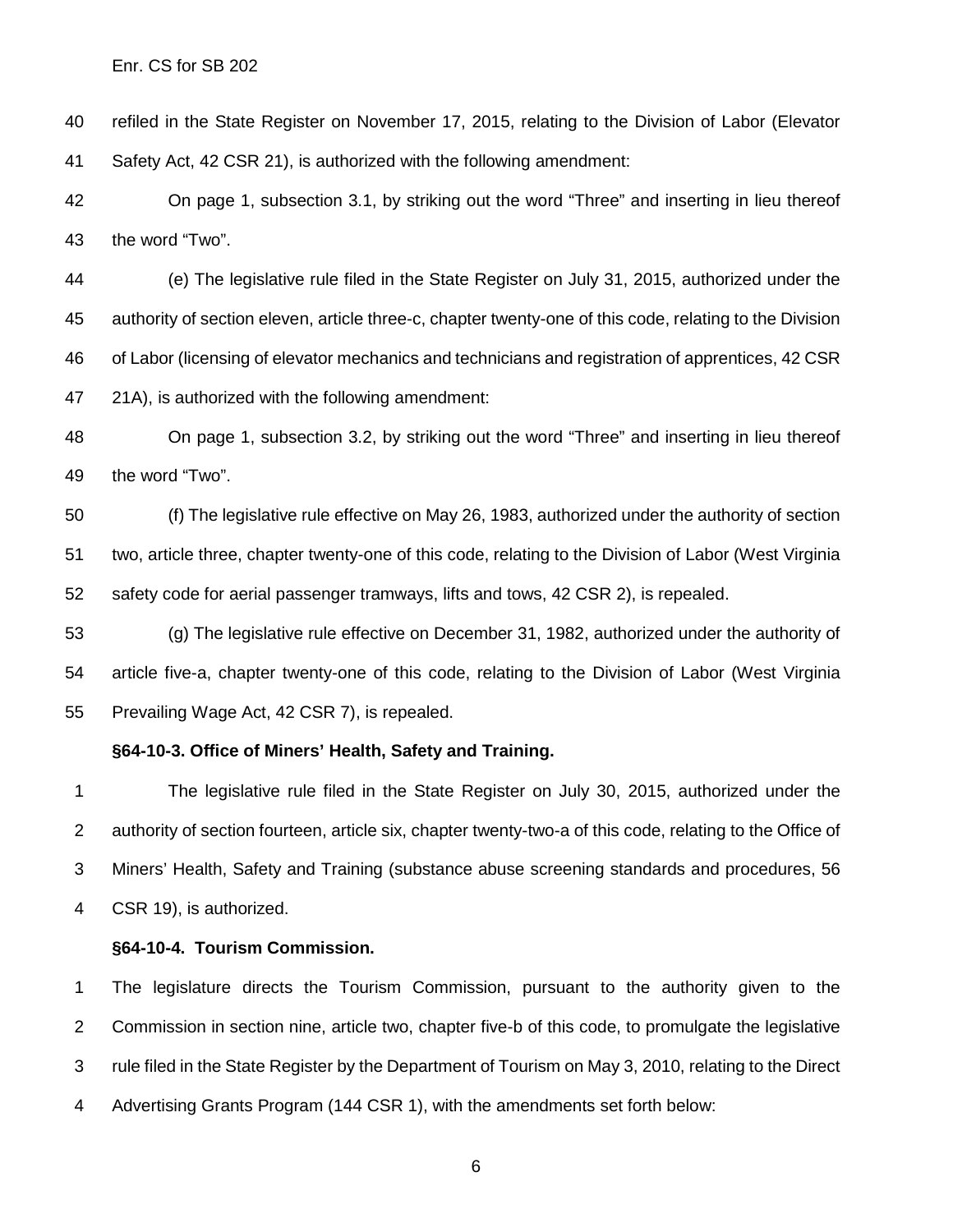By amending the title of the rule to replace the authorizing agency, currently identified as the Division of Tourism, with the Tourism Commission;

 On page one, section two, by striking out all of subdivision 2.4.2 and inserting in lieu thereof a new subdivision 2.4.2 to read as follows:

 2.4.2. Entertainment establishments which include, but are not limited to, pari-mutuel gaming establishments, live performing art centers, sporting organizations or arenas, vineyards or wineries, craft breweries, distilleries, and mini-distilleries;

 On pages one and two, section two, by striking out all of subdivision 2.7.4 and inserting in lieu thereof a new subdivision 2.7.4 to read as follows:

 2.7.4. Entertainment establishments which include, but are not limited to, pari-mutuel gaming establishments, live performing art centers, sporting organizations or arenas, vineyards or wineries, craft breweries, distilleries, and mini-distilleries;

 On page six, section six, by striking out all of subsection 6.2 and inserting in lieu thereof a new subsection 6.2 to read as follows:

 6.2. Seventy-five percent (75%) of a project's direct advertising must be directed toward areas outside of the local market or in major out-of-state markets, except for direct advertising for a fair or festival grant authorized by subsection 7.3 of this rule. The Commission reserves the right on a case by case basis to allow local market media in excess of 25% of a project's direct advertising that cost effectively reaches a well-researched target market.;

 On page eight, section seven, by striking out all of subsection 7.2 and inserting in lieu thereof a new subsection 7.2 to read as follows:

 7.2. There is hereby established a small grants program to be administered by the Division. Awards under this program shall not exceed \$7,500 per applicant and no applicant shall receive more than one grant per fiscal year. The applicant and partner(s) must provide a minimum of 25 percent of the total project cost. Total grants awarded under this program in any fiscal year shall be used by the applicant solely for advertising purposes. Small grant awards shall require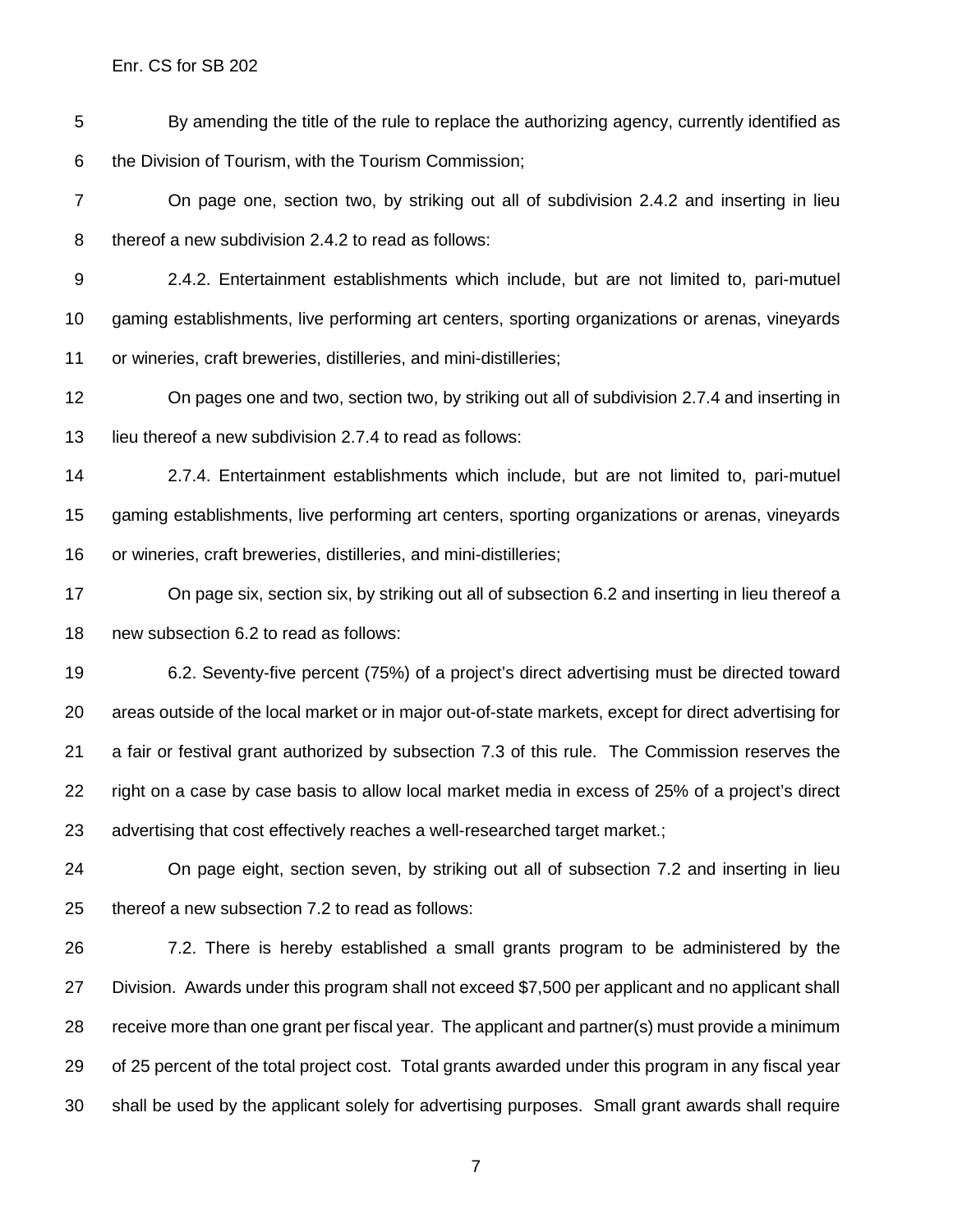the approval of the director of the Division. Grant applications must be received by established deadlines. No applicant who has received a grant larger than \$7,500 in any fiscal year may apply for a small grant under this section during the same fiscal year.

 On page eight, section seven, by striking out all of subsection 7.3 and inserting in lieu thereof a new subsection 7.3 to read as follows:

 7.3. There is hereby established a Fairs and Festivals grants program to be administered by the Division. Awards under this program shall be limited to Fairs and Festivals, and grants shall not exceed \$5,000 per applicant per year. The applicant must provide a minimum of 50 percent of the total project cost, but the requirements of subsection 5.5 of these rules shall not apply to the Fairs and Festivals grants program. Total grants awarded under this program shall be used by the applicant solely for advertising purposes. Fairs and Festivals grant awards shall require the approval of the Director of the Division. Grant applicants must be received by established deadlines.

#### **§64-10-5. WorkForce West Virginia.**

 The legislative rule filed in the State Register on November 6, 2015, authorized under the authority of section eleven, article five-a, chapter twenty-one of this code, modified by the WorkForce West Virginia to meet the objections of the Legislative Rule-Making Review Committee and refiled in the State Register on December 4, 2015, relating to the WorkForce West Virginia (West Virginia Prevailing Wage Act, 96 [CSR](http://apps.sos.wv.gov/adlaw/csr/readfile.aspx?DocId=27337&Format=PDF) 4), is authorized.

#### **§64-10-6. Commercial Whitewater Advisory Board.**

 (a) The legislative rule effective on October 8, 1987, authorized under the authority of section twenty-three-a, article two, chapter twenty of this code, relating to the Commercial Whitewater Advisory Board (commercial whitewater outfitters, 182 CSR 1), is repealed.

 (b) The procedural rule effective on August 31, 1987, authorized under the authority of section three, article nine-a, chapter twenty of this code, relating to the Commercial Whitewater Advisory Board (regulations for open governmental proceedings, 182 CSR 2), is repealed.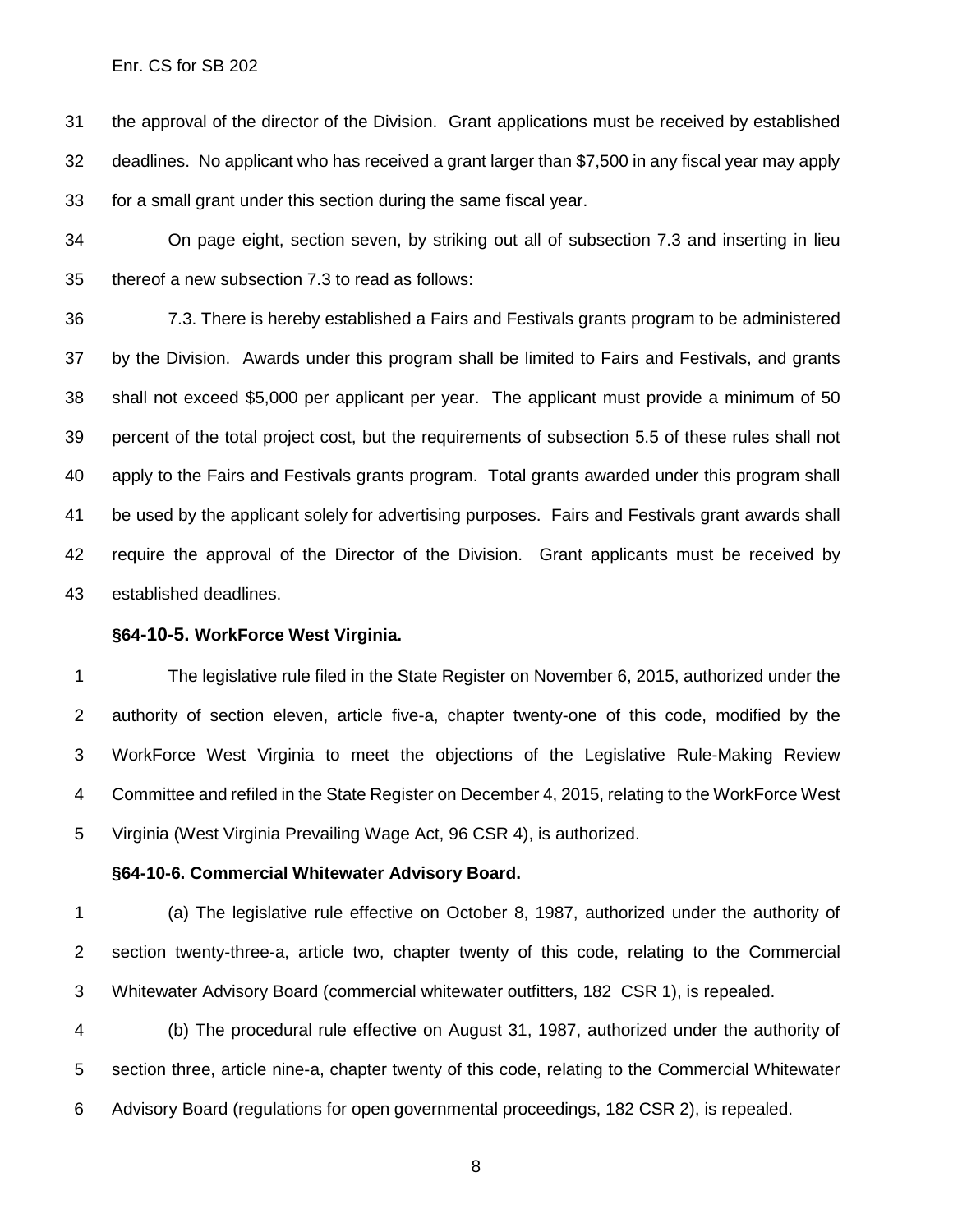## **§64-10-7. Commissioner of Employment Security.**

 (a) The legislative rule effective on May 1, 1991, authorized under the authority of article two, chapter twenty-one-a of this code, relating to the Commissioner of Employment Security (regulations of the Commissioner of Employment Security, 83 CSR 1), is repealed.

 (b) The legislative rule effective on September 2, 1983, authorized under the authority of section five, article two-a, chapter twenty-one-a of this code, relating to Commissioner of Employment Security (implementation of a pilot employment supplemental matching program, 84 CSR 2), is repealed.

## **§64-10-8. Division of Forestry.**

 The procedural rule effective on June 1, 2004, authorized under the authority of section three, article three, chapter twenty-nine-a of this code, relating to the Division of Forestry (Freedom of Information Act requests, 22 CSR 4), is repealed.

# **§64-10-9. Minimum Wage Rate Board.**

 The legislative rule effective on January 1, 1983, authorized under the authority of article five-a, chapter twenty-one of this code, relating to the Minimum Wage Rate Board (West Virginia Prevailing Wage Act, 43 CSR 1), is repealed.